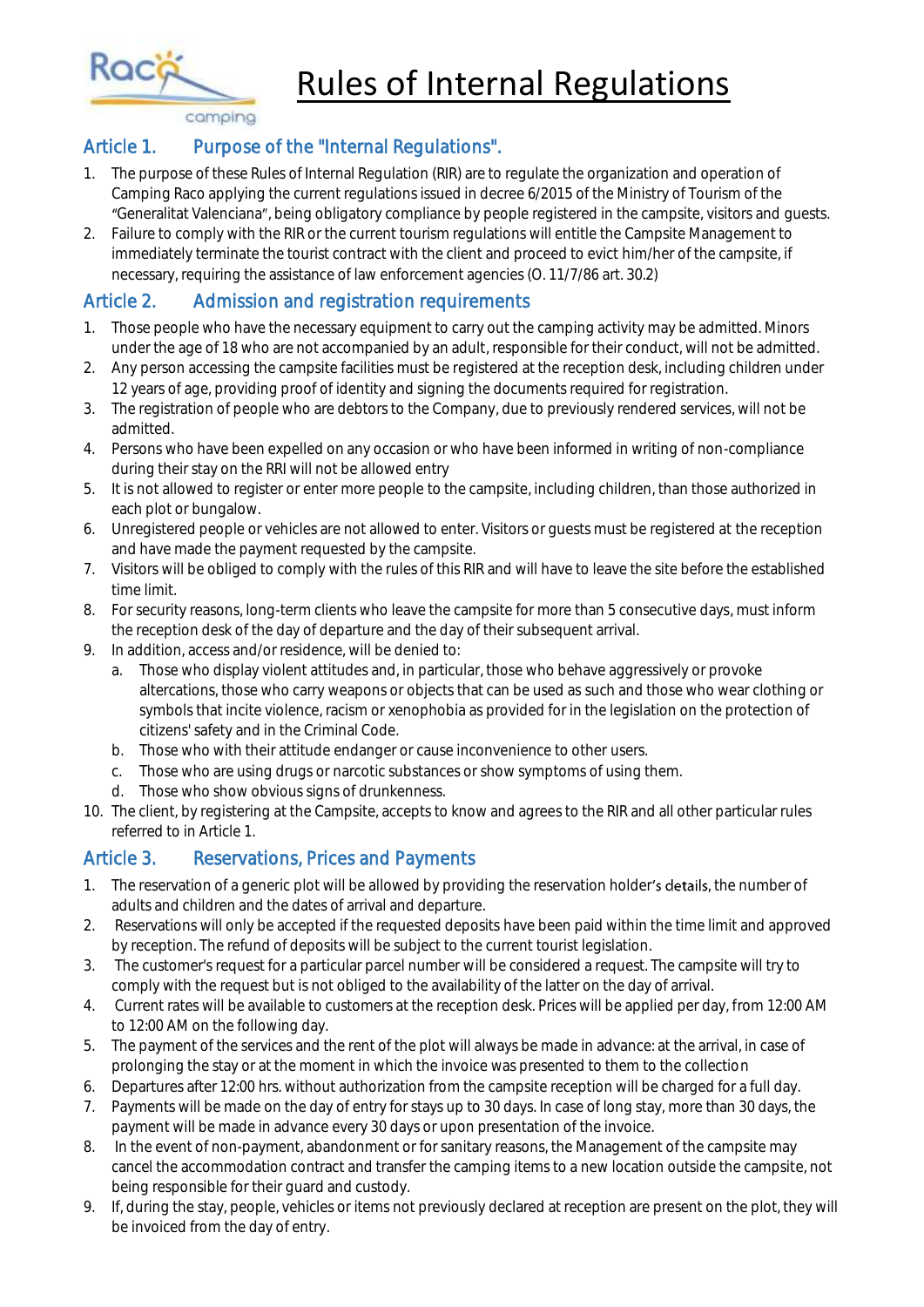Rules of Internal Regulations

camping

Rac

#### Article 4. Installation within the assigned plots

- 1. The installation will be carried out outside resting hours (23.30 hrs. to 08.00 hrs.) during the opening hours of the campsite and within the registered pitch.
- 2. The plot may not be ceded or sublet to third parties without the Management's authorization.
- 3. Plot changes must be duly authorised.
- 4. In the event of the sale of the caravan or installation, the plot must be vacated on the day of sale. If the purchaser wishes to remain on the same plot, the company's authorisation will be required.
- 5. It is expressly forbidden for customers to install on the pitches elements that do not correspond to the temporary, proper and habitual use of the campsites or elements that damage the tourist image of the establishment. Specifically, the installation on the pitches of floors, fences, sinks, electrical appliances or any other element that, due to its location, transmits an image of permanence in the campsite, shall not be allowed, and its installation by the client shall constitute sufficient cause for the termination of the contract, regardless of its type, without the right to any compensation whatsoever (DECREE 10/2021, of 22 January, of the Consell, approving the Regulations governing tourist accommodation in the Comunitat Valenciana).
- 6. The installed elements (caravan, awnings, tents, etc.) must be maintained in a perfect state of conservation and those that are broken, defective or whose image is not suitable for the campsite must be replaced.
- 7. The installation of structures to provide shade, windbreaks or for any other reason will only be permitted if authorised by the management.
- 8. External workers are not allowed access to the campsite for facilities or maintenance tasks if they are not registered and authorized by the campsite management.
- 9. No camping equipment may be installed within 20 cm of hedges or trees.

## Article 5. Customer obligations

- 1. Respecting the installations in general by using them properly. When leaving, leave the plots as they were on arrival, in good condition for new use.
- 2. Respect the existing vegetation, avoiding actions or the use of elements that may damage or modify its normal growth.
- 3. Respect the rules of coexistence and public order, avoiding at all times the possible inconvenience to neighbours and other customers of the campsite.
- 4. Avoid the accumulation of waste and deposit them, in closed bags, in the containers at the entrance of the different sanitary blocks. Recycling containers for cardboard, plastic and glass are located outside the campsite.
- 5. Maintain the plot in a perfect state of cleanliness and order, avoiding the accumulation of furniture, objects or elements not proper to a campsite.
- 6. Request permission at reception to carry out maintenance work or improvement of existing facilities on the plot, except the interior of your caravan.
- 7. Report any incidents of contagious diseases to the campsite management.
- 8. Have individual fire extinguisher equipment.
- 9. Have a third-party liability insurance for vehicles, caravans and components that are part of the installations on the plot.
- 10. Have the corresponding gas permits and ensure that the different elements of the installation have been checked to prevent their expiration.
- 11. Respect the rules and indications exposed in the common areas of the campsite (reception, roads, sanitary pavilions, swimming pools, bars, etc)

### Article 6. General Prohibitions

- 1. Bringing furniture into the accommodation unit or carrying out any work or repairs, however minor, without written authorisation from the company.
- 2. Accommodating a larger number of persons than the maximum capacity of the accommodation unit.
- 3. Carrying out the activity of accommodation in the accommodation unit or using it for purposes other than those for which it was contracted.
- 4. Introducing explosive or inflammable materials or substances or others that may cause damage or inconvenience to the other occupants of the property.
- 5. To carry out any activity that is in contradiction with the usual uses of coexistence, hygiene and public order, or that prevents the normal rest of other users of the campsite.